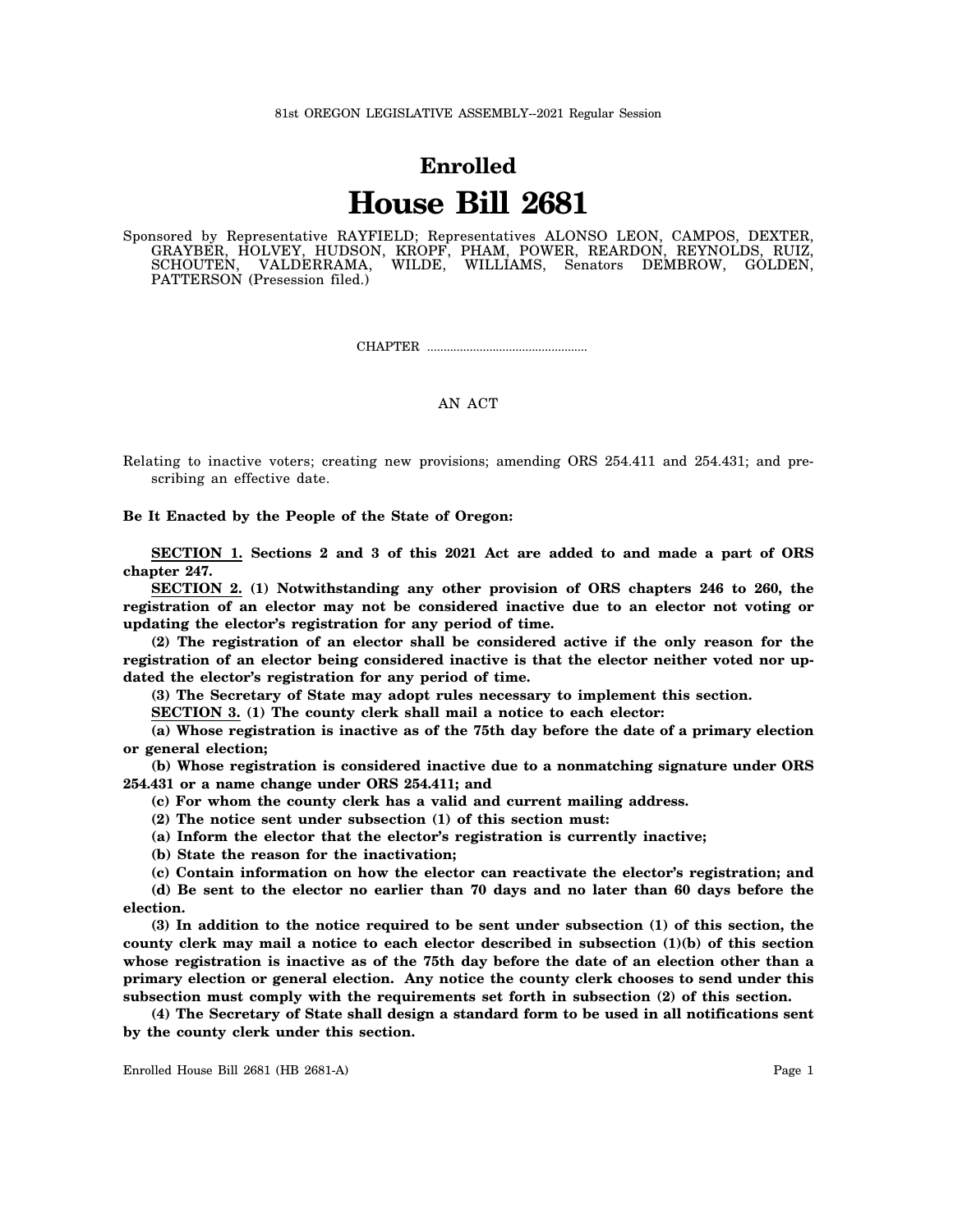**SECTION 4.** ORS 254.431 is amended to read:

254.431. (1) If a ballot is challenged because it is returned in an unsigned return identification envelope or because the signature of an elector on a return identification envelope does not match the signature in the voter registration record for the elector, the county clerk shall mail to the elector a notice that describes the nature of the challenge. The Secretary of State shall design a standard form to be used in all notifications sent by county clerks under this subsection.

(2)(a) In order for the vote of the elector to be counted, the elector must provide evidence sufficient to disprove the challenge not later than the 14th calendar day after the date of the election. In the case of an unsigned return identification envelope, providing sufficient evidence may include completing a certified statement on a form provided by the county clerk. The Secretary of State shall design a standard form to be used for certified statements made under this paragraph.

(b) If the elector does not provide evidence sufficient to disprove a challenge alleging that the signature of the elector on a return identification envelope does not match the signature in the voter registration record for the elector by the 14th calendar day after the date of the election, the registration of the elector shall be considered inactive.

(3)(a) The filing officer may not release as a public record any information that could be used to identify an elector whose ballot has been challenged under this section until the eighth calendar day after the date of an election.

(b) Following the seventh calendar day after the date of an election, the filing officer may disclose as a public record under ORS 192.311 to 192.478 the following information about each elector whose ballot was challenged under this section:

(A) The name of the elector;

(B) The residence addresses of the elector; and

(C) The reason the elector's ballot is being challenged.

**(4) The provisions of section 3 of this 2021 Act apply to an elector whose registration becomes inactive under this section.**

[*(4)*] **(5)** As used in this section, "filing officer" means:

(a) The Secretary of State, for federal or statewide elections and for elections to the office of state Senator or Representative; or

(b) The county clerk, for county, city or district elections.

**SECTION 5.** ORS 254.411 is amended to read:

254.411. (1) Any elector whose name has been changed may vote once in the county in which the elector is registered under the elector's former name.

(2) Following the election, the registration of the elector shall be considered inactive. **The provisions of section 3 of this 2021 Act apply to an elector whose registration becomes inactive under this section.**

(3) In order to vote at subsequent elections the elector whose name has changed must update the elector's registration.

**SECTION 6. This 2021 Act takes effect on the 91st day after the date on which the 2021 regular session of the Eighty-first Legislative Assembly adjourns sine die.**